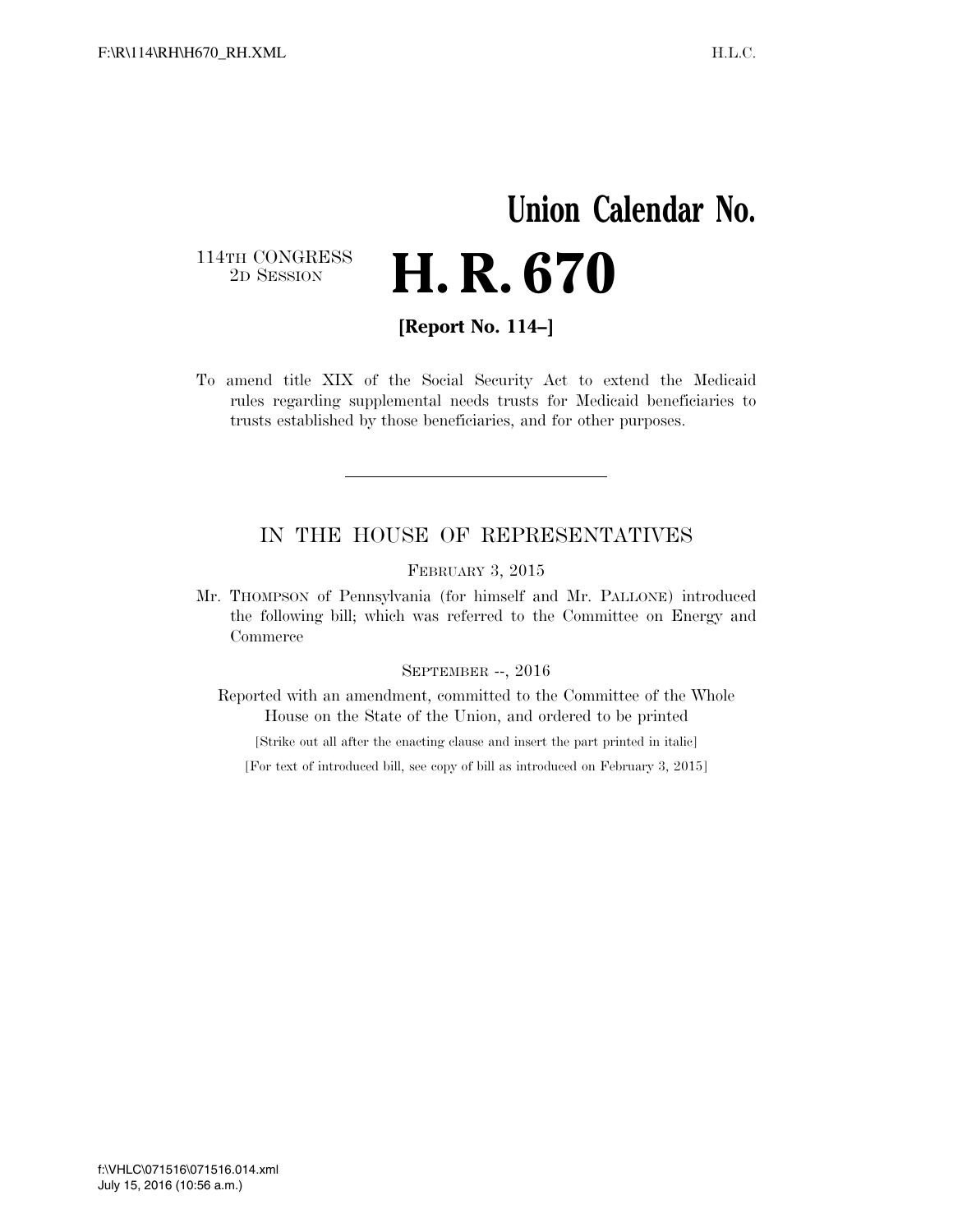## **A BILL**

To amend title XIX of the Social Security Act to extend the Medicaid rules regarding supplemental needs trusts for Medicaid beneficiaries to trusts established by those beneficiaries, and for other purposes.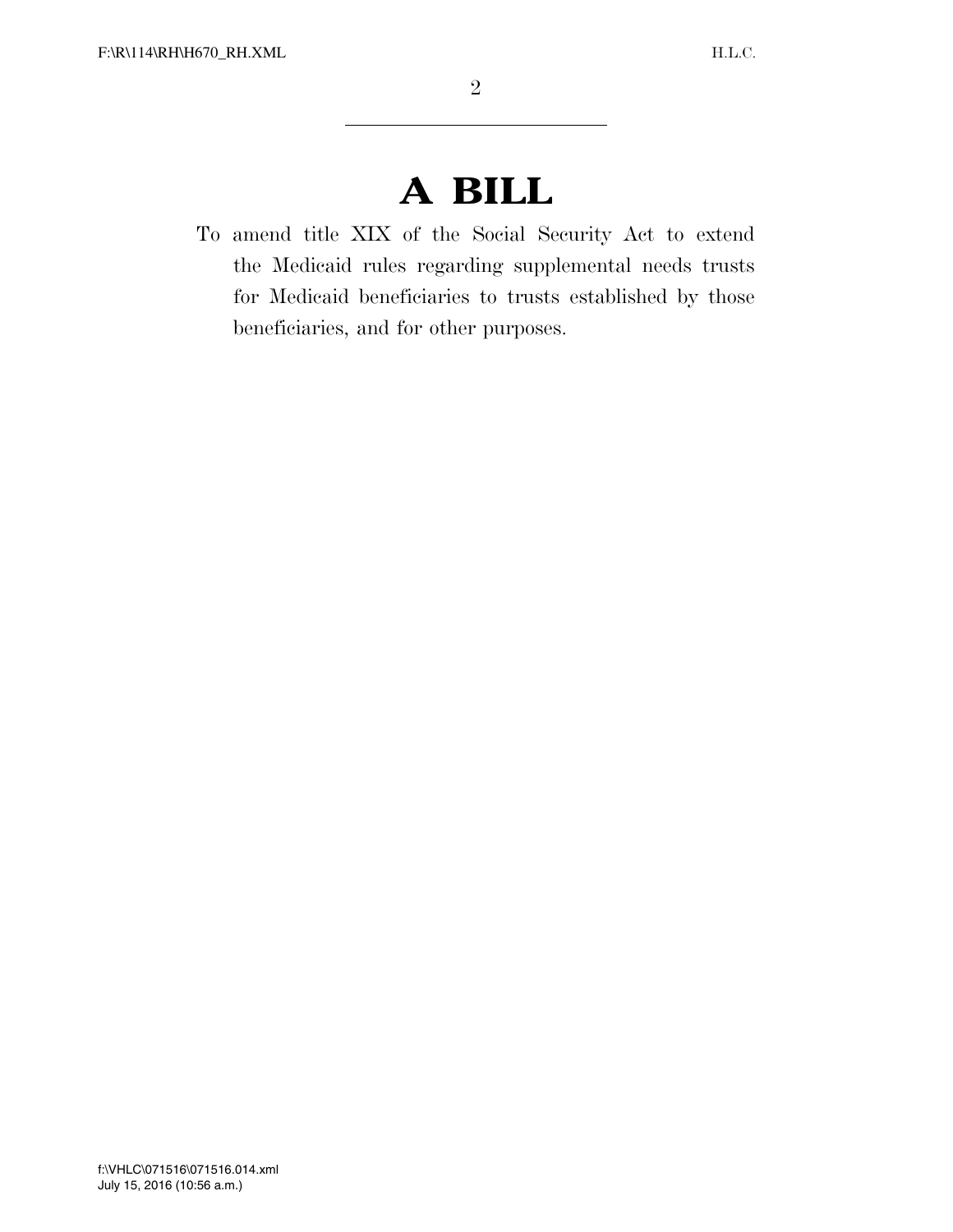*Be it enacted by the Senate and House of Representa- tives of the United States of America in Congress assembled, SECTION 1. SHORT TITLE; TABLE OF CONTENTS. (a) SHORT TITLE.—This Act may be cited as the ''Special Needs Trust Fairness and Medicaid Improvement Act''. (b) TABLE OF CONTENTS.—The table of contents of this Act is as follows: Sec. 1. Short title; table of contents. Sec. 2. Fairness in Medicaid supplemental needs trusts. Sec. 3. Medicaid coverage of tobacco cessation services for mothers of newborns. Sec. 4. Eliminating Federal financial participation with respect to expenditures under Medicaid for agents used for cosmetic purposes or hair growth. Sec. 5. Medicaid Improvement Fund. SEC. 2. FAIRNESS IN MEDICAID SUPPLEMENTAL NEEDS TRUSTS. (a) IN GENERAL.—Section 1917(d)(4)(A) of the Social Security Act (42 U.S.C. 1396p(d)(4)(A)) is amended by in- serting ''the individual,'' after ''for the benefit of such indi- vidual by''. (b) EFFECTIVE DATE.—The amendment made by sub- section (a) shall apply to trusts established on or after the date of the enactment of this Act. SEC. 3. MEDICAID COVERAGE OF TOBACCO CESSATION SERVICES FOR MOTHERS OF NEWBORNS. (a) IN GENERAL.—Section 1905(bb) of the Social Se- curity Act (42 U.S.C. 1396d(bb)) is amended by adding at the end the following new paragraph:*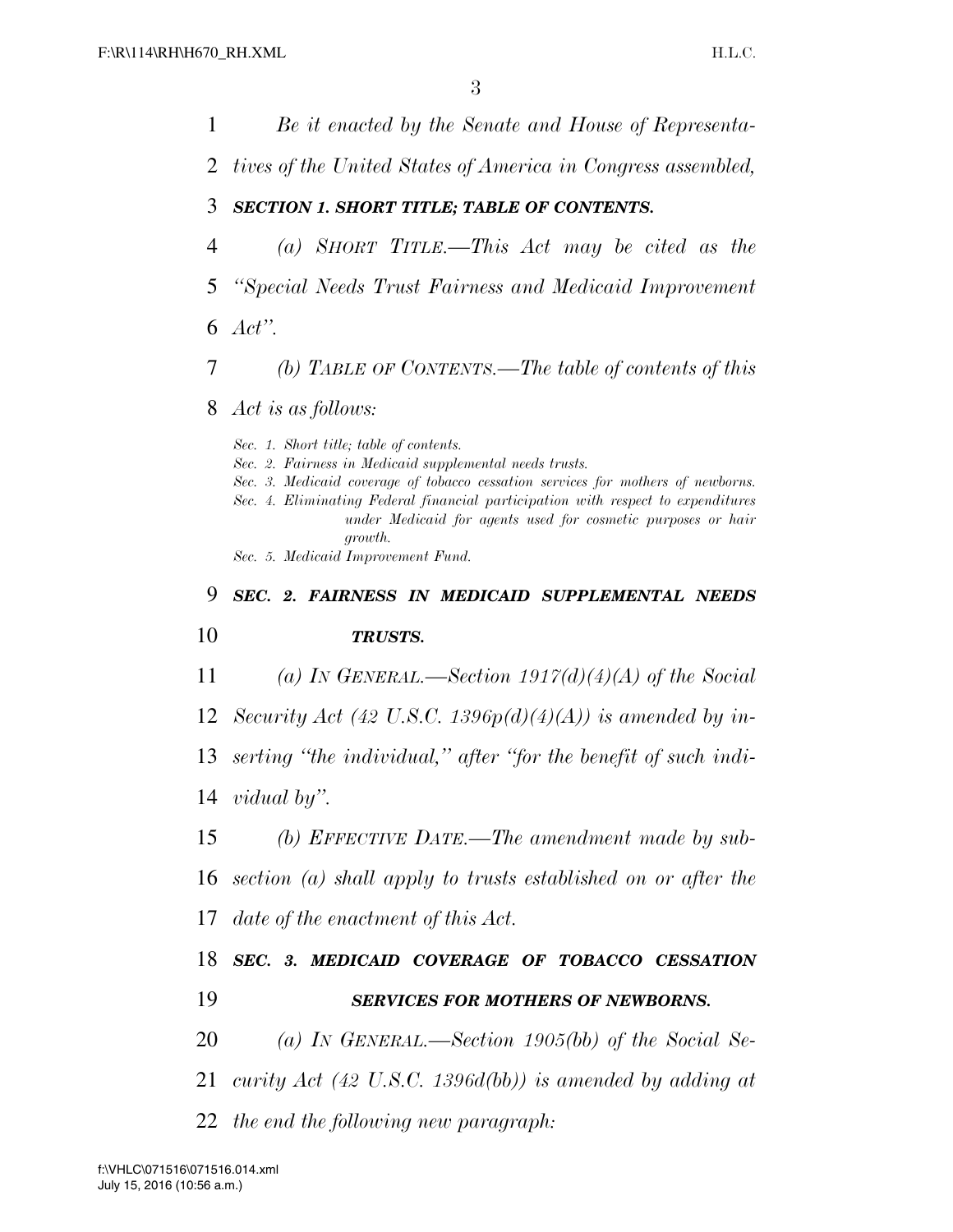*''(4) A woman shall continue to be treated as described in this subsection as a pregnant woman through the end of the 1-year period beginning on the date of the birth of a child of the woman.''.* 

*(b) CONFORMING AMENDMENTS.—* 

 *(1) Subsections (a)(2)(B) and (b)(2)(B) of sec- tion 1916 of the Social Security Act (42 U.S.C. 1396o) are each amended by inserting ''(and women described in section 1905(bb) as pregnant women pur- suant to paragraph (4) of such section)'' after ''to-bacco cessation by pregnant women''.* 

 *(2) Section 1927(d)(2)(F) of the Social Security Act (42 U.S.C. 1396r–8(d)(2)(F)) is amended by in- serting ''(and women described in section 1905(bb) as pregnant women pursuant to paragraph (4) of such section)'' after ''pregnant women''.* 

*(c) EFFECTIVE DATE.—* 

 *(1) IN GENERAL.—Subject to paragraph (2), the amendments made by this section shall apply with re- spect to items and services furnished on or after the date that is two years after the date of the enactment of this Act.* 

 *(2) EXCEPTION FOR STATE LEGISLATION.—In the case of a State plan under title XIX of the Social Security Act, which the Secretary of Health and*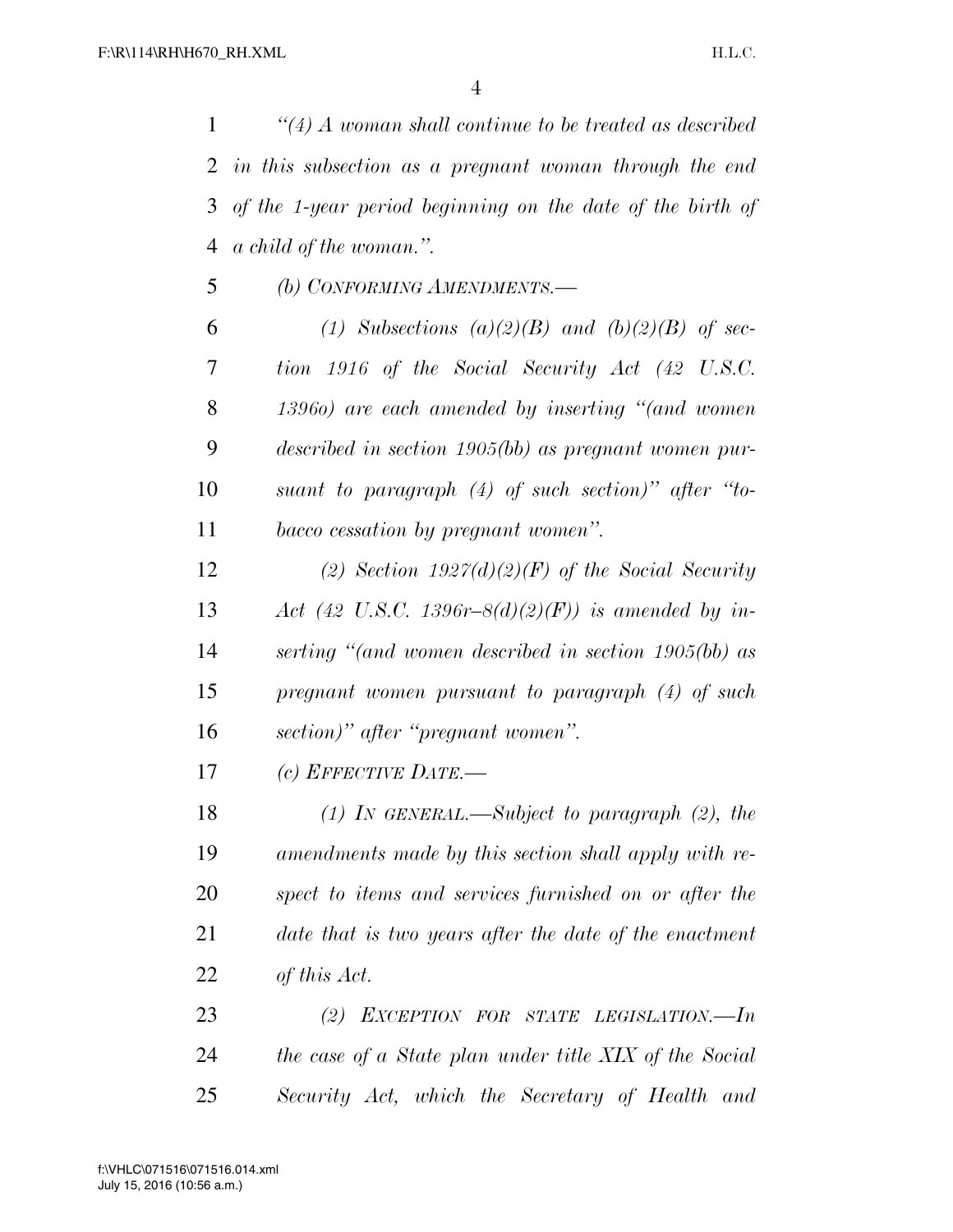| $\mathbf{1}$   | Human Services determines requires State legislation           |
|----------------|----------------------------------------------------------------|
| $\overline{2}$ | in order for the plan to meet any requirement im-              |
| 3              | posed by amendments made by this section, the plan             |
| $\overline{4}$ | shall not be regarded as failing to comply with the re-        |
| 5              | quirements of such title solely on the basis of its fail-      |
| 6              | ure to meet such an additional requirement before the          |
| 7              | first day of the first calendar quarter beginning after        |
| 8              | the close of the first regular session of the State legis-     |
| 9              | lature that begins after the effective date specified in       |
| 10             | $paragnph$ (1). For purposes of the previous sentence,         |
| 11             | in the case of a State that has a 2-year legislative ses-      |
| 12             | sion, each year of the session shall be considered to be       |
| 13             | a separate regular session of the State legislature.           |
| 14             | (d) REPORT.—Not later than two years after the date            |
| 15             | of the enactment of this Act, the Inspector General of the     |
| 16             | Department of Health and Human Services shall submit           |
| 17             | to Congress a report that assesses the use of the tobacco ces- |
| 18             | sation service benefit under the Medicaid program. Such re-    |
| 19             | port shall include an assessment of-                           |
| 20             | $(1)$ the extent that States are encouraging the use           |
| 21             | of such benefit, such as through promotion of bene-            |

*ficiary and provider awareness of such benefit; and* 

*(2) gaps in the delivery of such benefit.*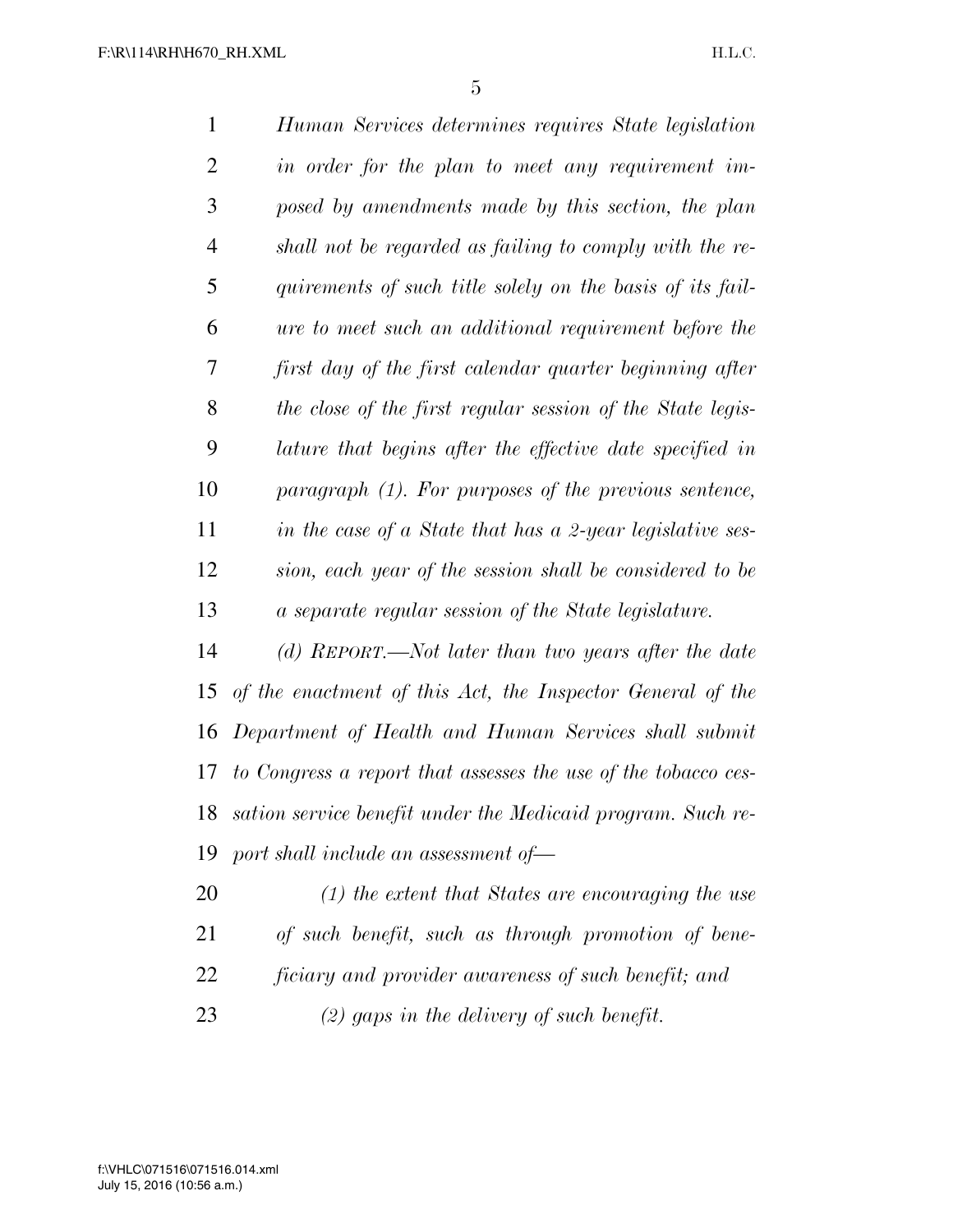| 1              | <b>SEC. 4. ELIMINATING FEDERAL FINANCIAL PARTICIPATION</b>    |  |  |
|----------------|---------------------------------------------------------------|--|--|
| $\overline{2}$ | WITH RESPECT TO EXPENDITURES UNDER                            |  |  |
| 3              | <b>MEDICAID FOR AGENTS USED FOR COSMETIC</b>                  |  |  |
| $\overline{4}$ | <b>PURPOSES OR HAIR GROWTH.</b>                               |  |  |
| 5              | (a) IN GENERAL.—Section $1903(i)(21)$ of the Social           |  |  |
| 6              | Security Act (42 U.S.C. 1396b(i)(21)) is amended by in-       |  |  |
| 7              | serting "section $1927(d)(2)(C)$ (relating to drugs when used |  |  |
| 8              | for cosmetic purposes or hair growth), except where medi-     |  |  |
| 9              | cally necessary, and" after "drugs described in".             |  |  |
| 10             | (b) EFFECTIVE DATE.—The amendment made by sub-                |  |  |
| 11             | section (a) shall apply with respect to calendar quarters     |  |  |
| 12             | beginning on or after the date of the enactment of this Act.  |  |  |
| 13             | <b>SEC. 5. MEDICAID IMPROVEMENT FUND.</b>                     |  |  |
| 14             | Section 1941(b) of the Social Security Act (42 U.S.C.         |  |  |
| 15             | $1396w-1(b)$ ) is amended—                                    |  |  |
| 16             | $(1)$ in paragraph $(2)$ —                                    |  |  |
| 17             | $(A)$ by striking "under paragraph $(1)$ " and                |  |  |
| 18             | <i>inserting "under this subsection"; and</i>                 |  |  |
| 19             | $(B)$ by redesignating such paragraph as                      |  |  |
| 20             | paragraph $(3)$ ; and                                         |  |  |
| 21             | $(2)$ by inserting after paragraph $(1)$ the fol-             |  |  |
| 22             | lowing new paragraph:                                         |  |  |
| 23             | "(2) ADDITIONAL FUNDING.—In addition to any                   |  |  |
| 24             | funds otherwise made available to the Fund, there             |  |  |
| 25             | shall be available to the Fund, for expenditures from         |  |  |
| 26             | the Fund—                                                     |  |  |